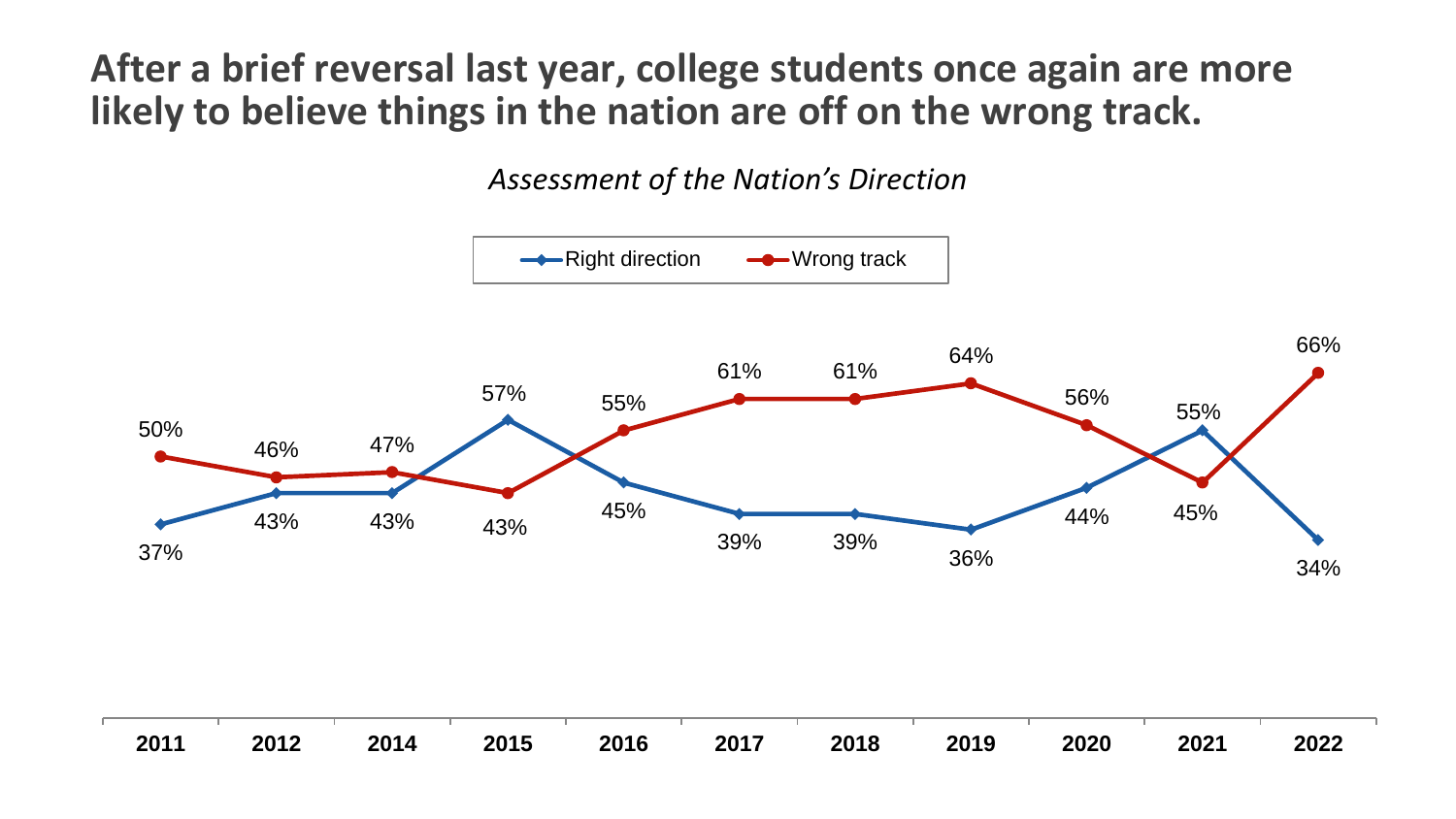**College students have become much more uncertain and concerned about the future of the country after last year's improved outlook.**

*Expectations for the Future of the Country*

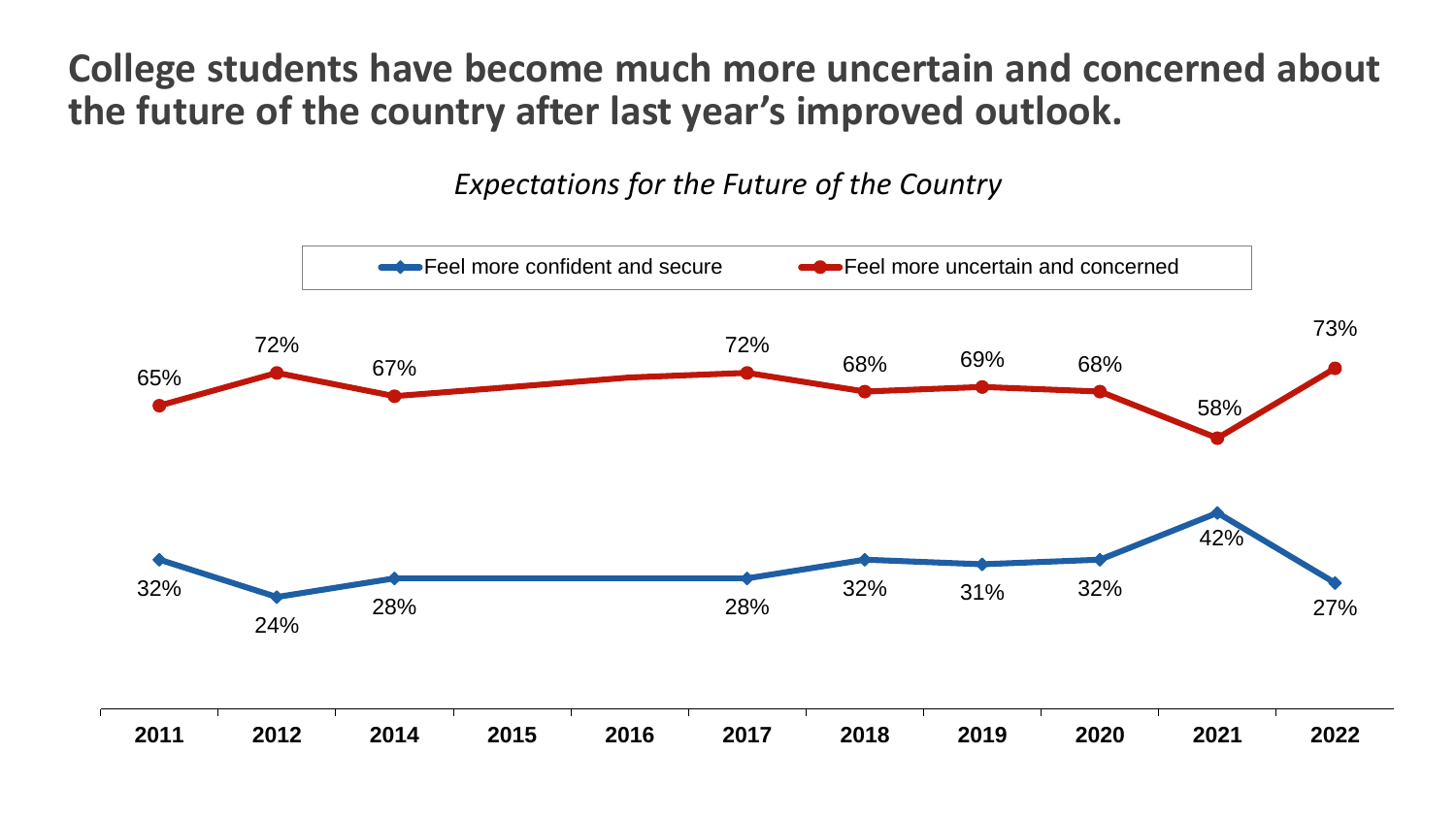## **Views on the economy have declined and are at their lowest point since 2014.**

#### *Assessment of the Nation's Economy*

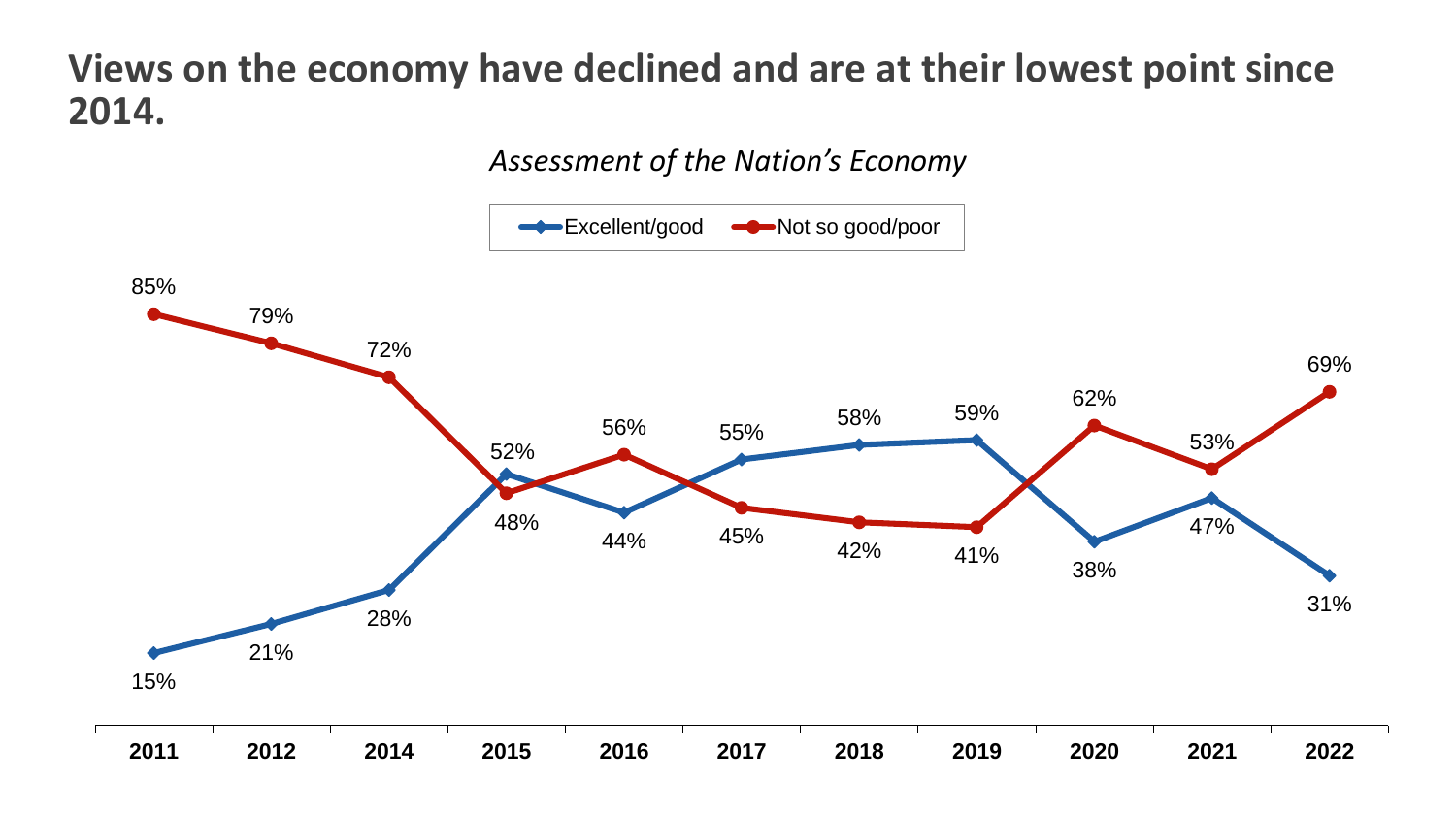## **For the first time, college students do not believe that they will be better off financially than their parents.**

#### *Students' Expectations for their Financial Situation*



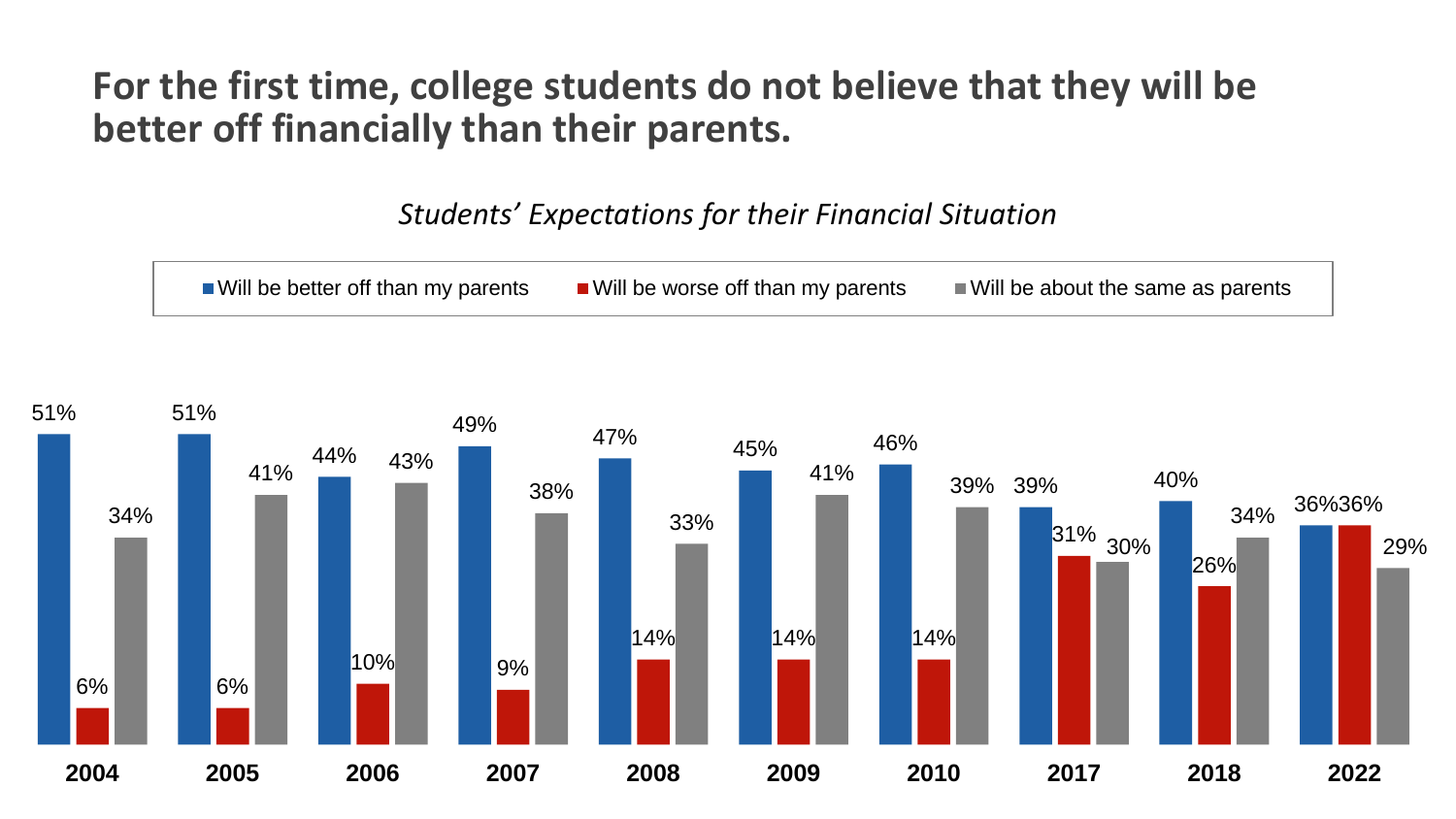**Inflation and the cost of living is the top issue for college students, followed by healthcare, climate change, and the cost of college.** 

*FOUR Most Important Issues to Me Personally*

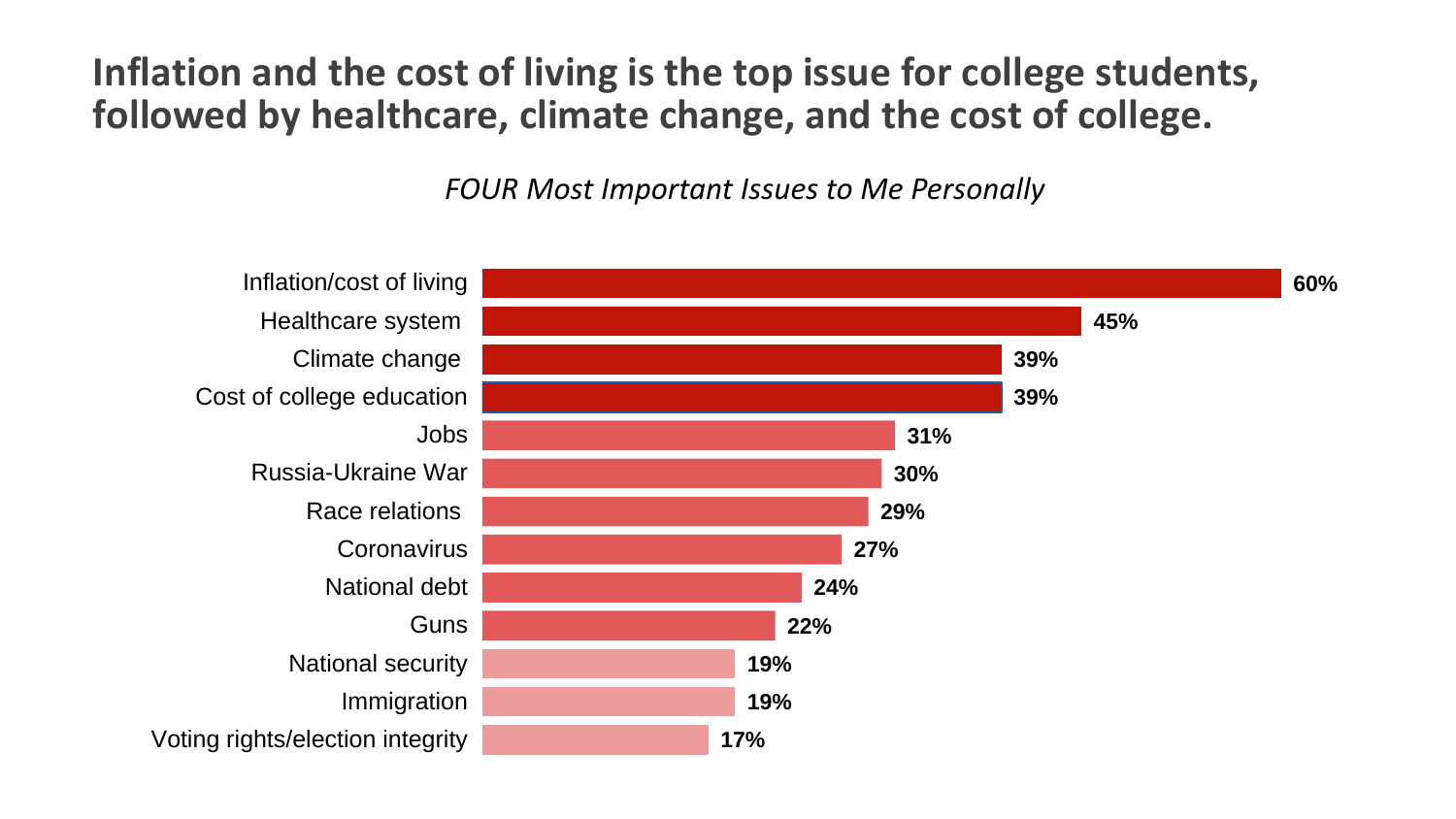**Most believe that the worst of COVID is behind us and are now focused on the economy. While COVID's impact has diminished, two in three college students still say COVID has impacted their life in a very/ fairly major way.**

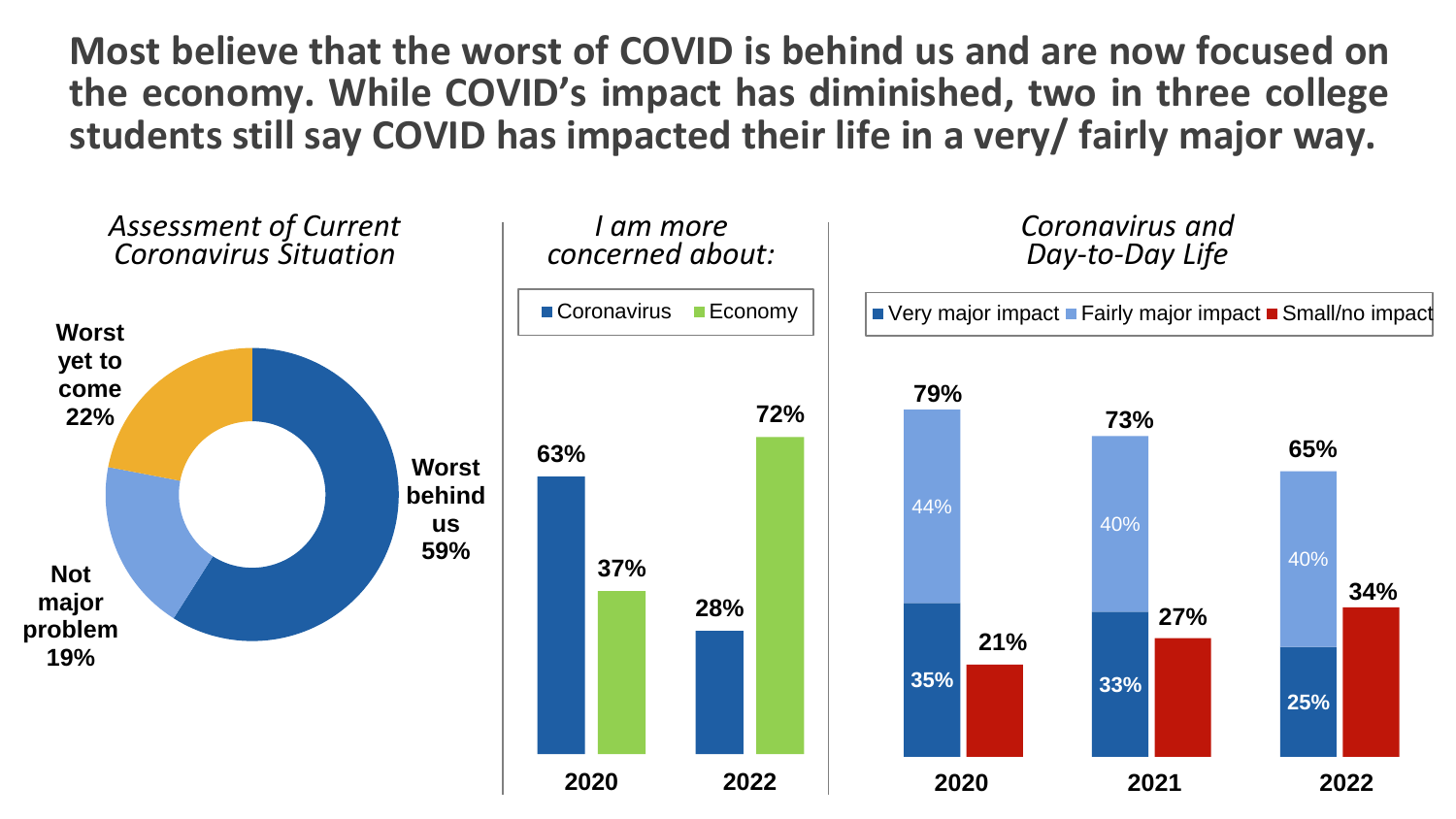**Students remain mostly satisfied with how their school has handled COVID. Most still believe online classes do not offer the same quality as in-person classes.**

*How satisfied are you with the way your college or university has dealt with the coronavirus?*



*Do online classes offer the quality of teaching and learning opportunities that in-person classes do?*

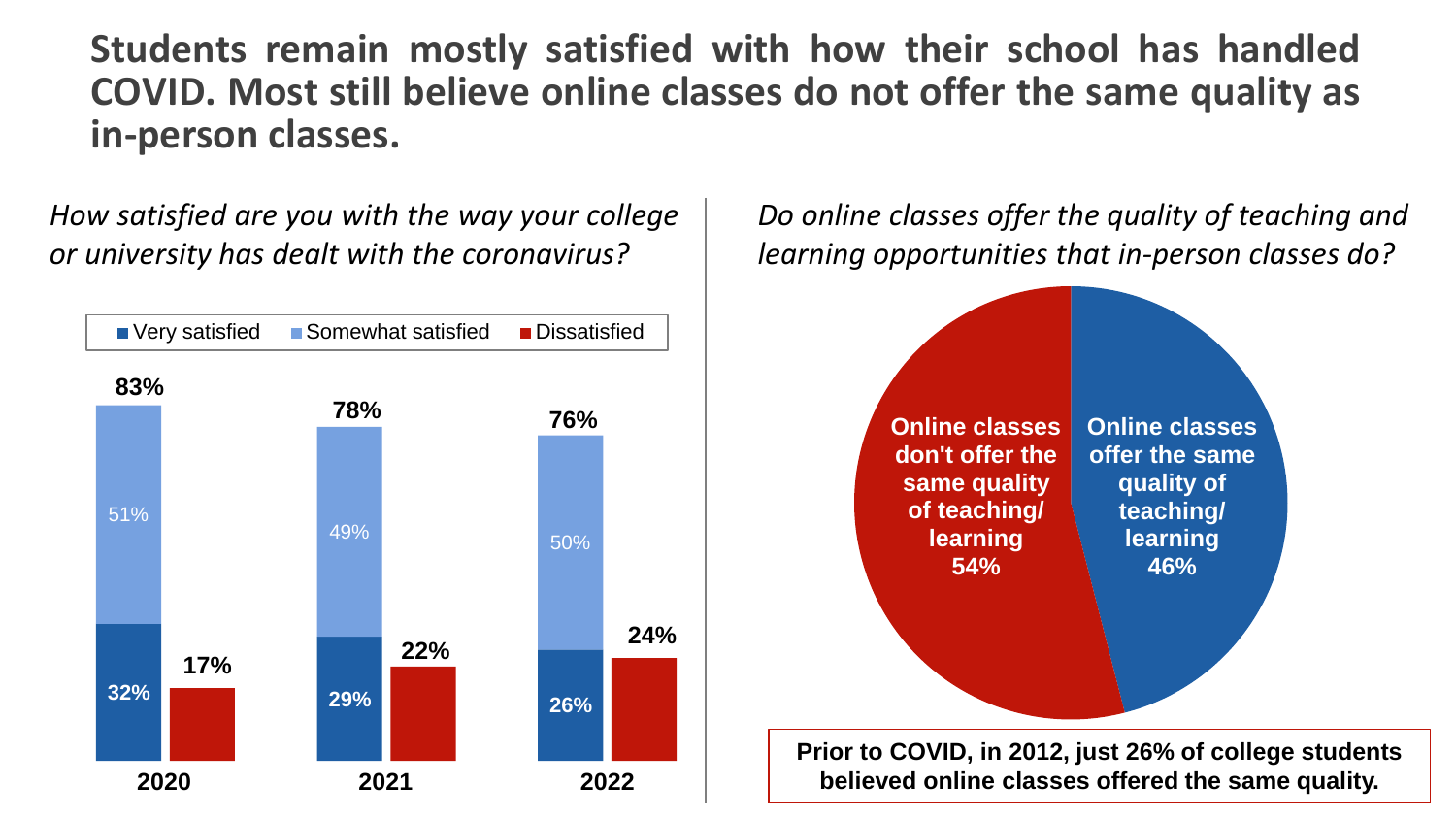## **A year into his presidency, Joe Biden's job rating has declined, and college students view him negatively personally.**

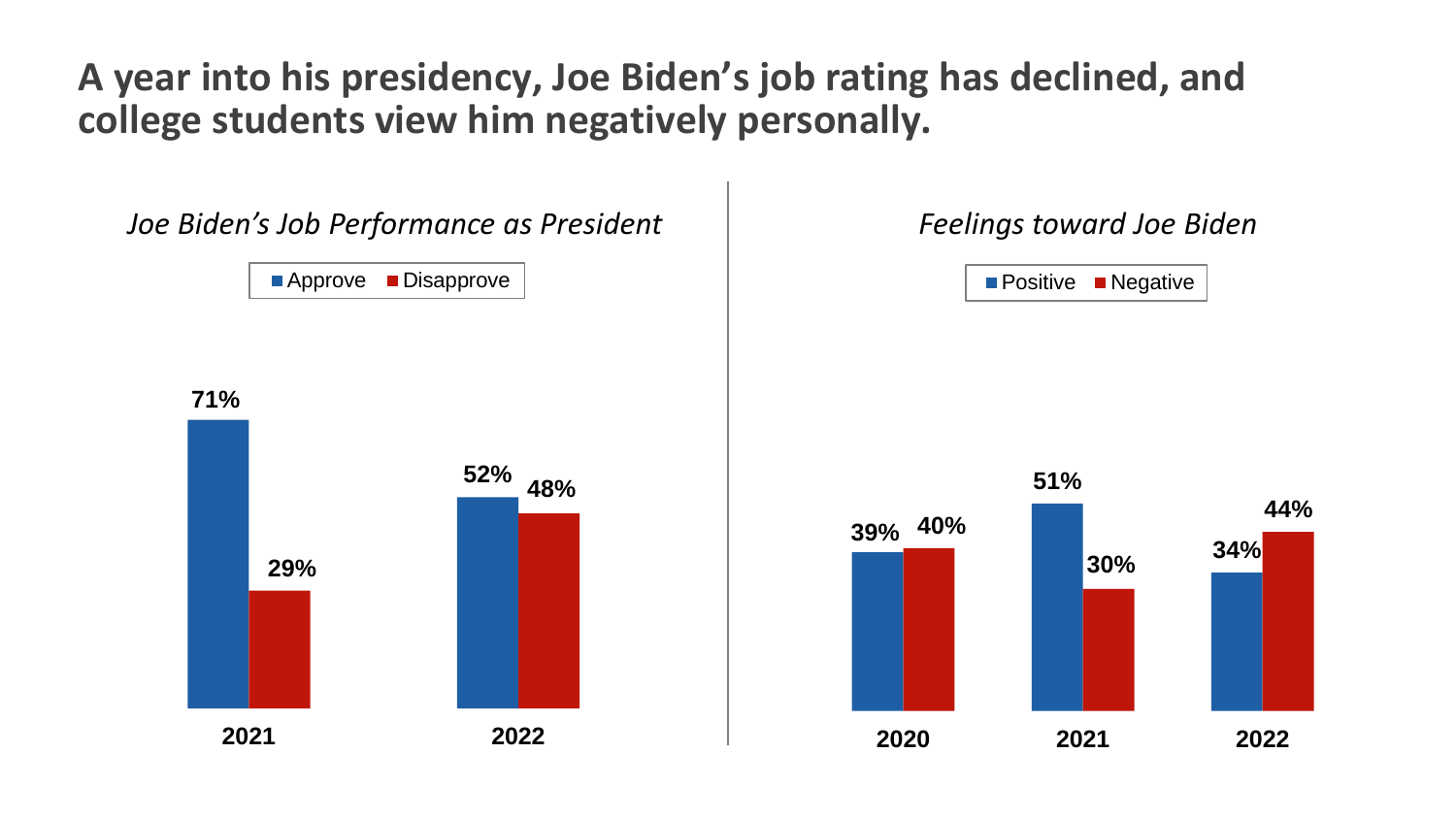## **This year, the reality of the Biden presidency has not met the promise of college students' expectations last year.**

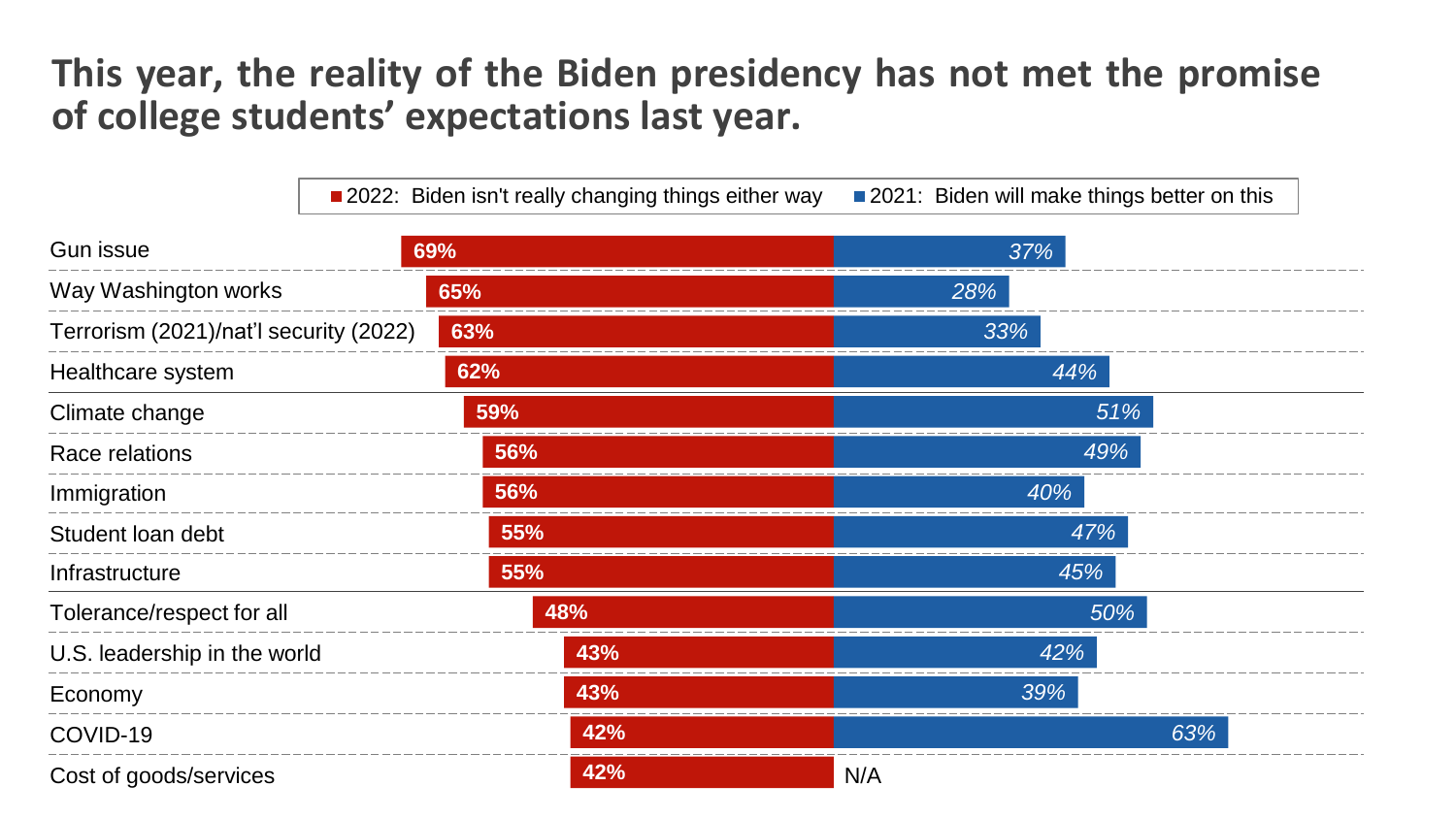**Despite more negative attitudes toward President Biden, college students prefer Democrats to control Congress and are as motivated to vote as they have been in prior elections.**

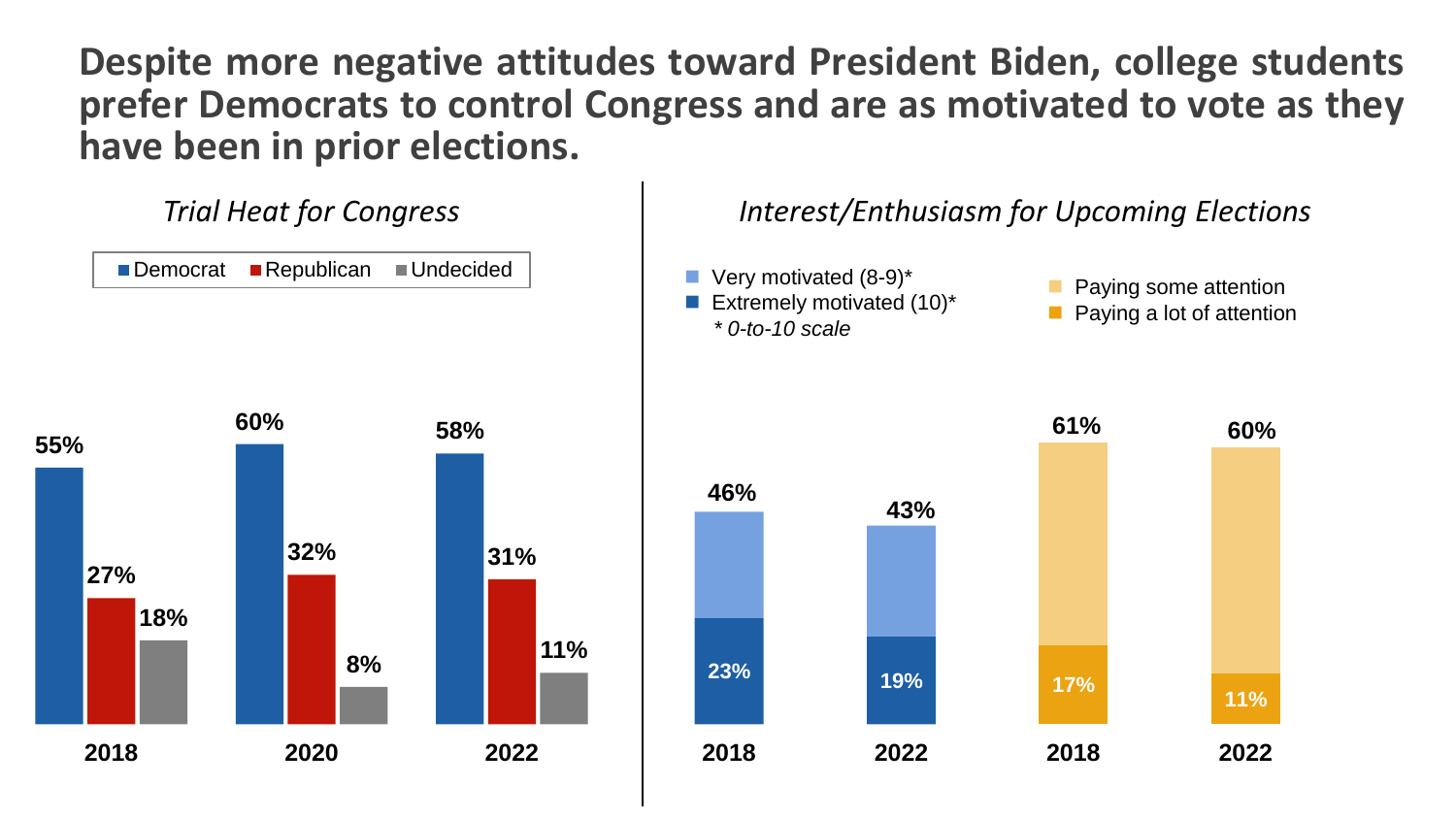# **Three in five college students believe that politics is relevant in their lives.**

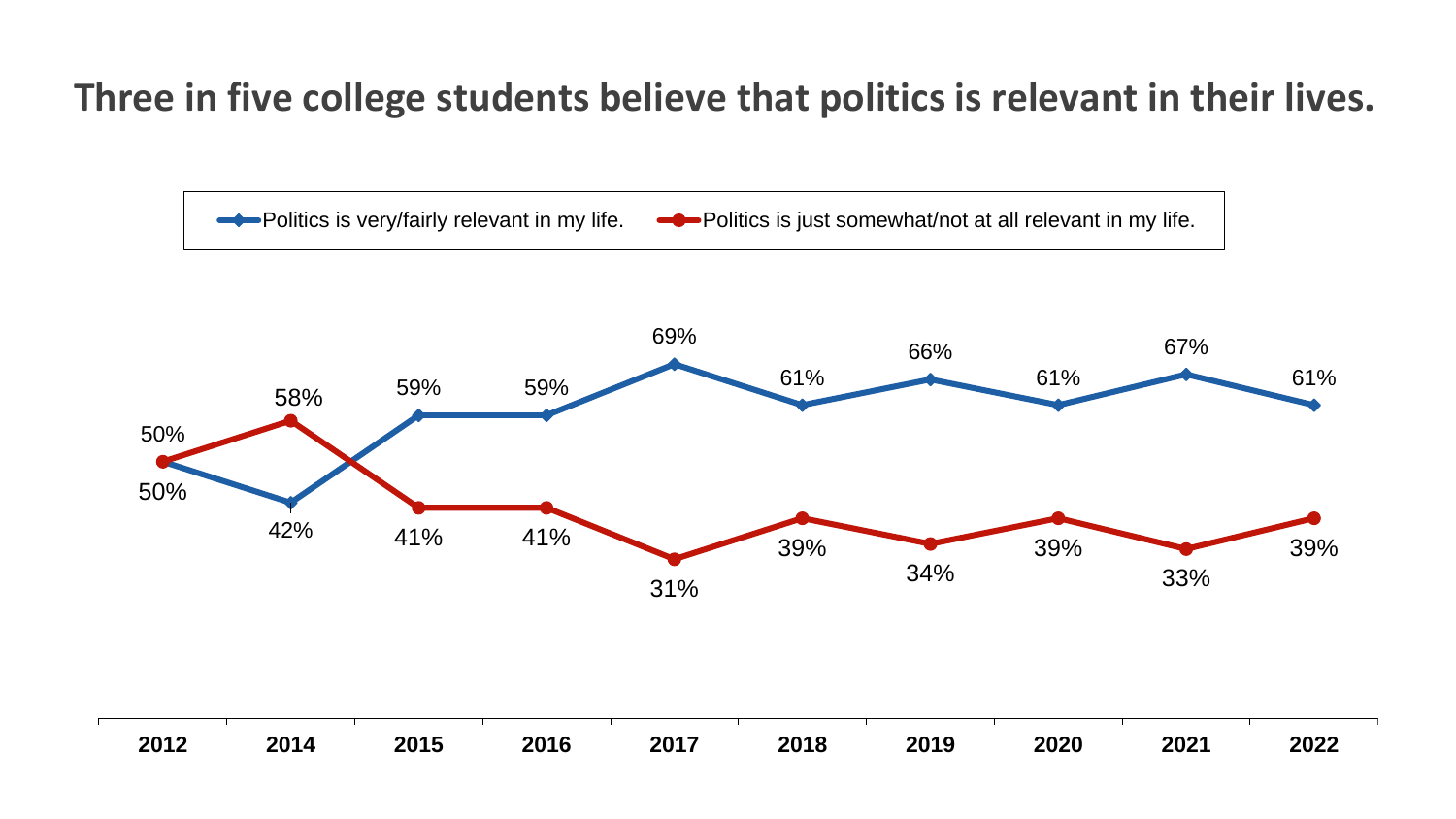## **A record high proportion of college students believe that abortion should be legal.**



*regarding a draft U.S. Supreme Court ruling that would overturn Roe v. Wade*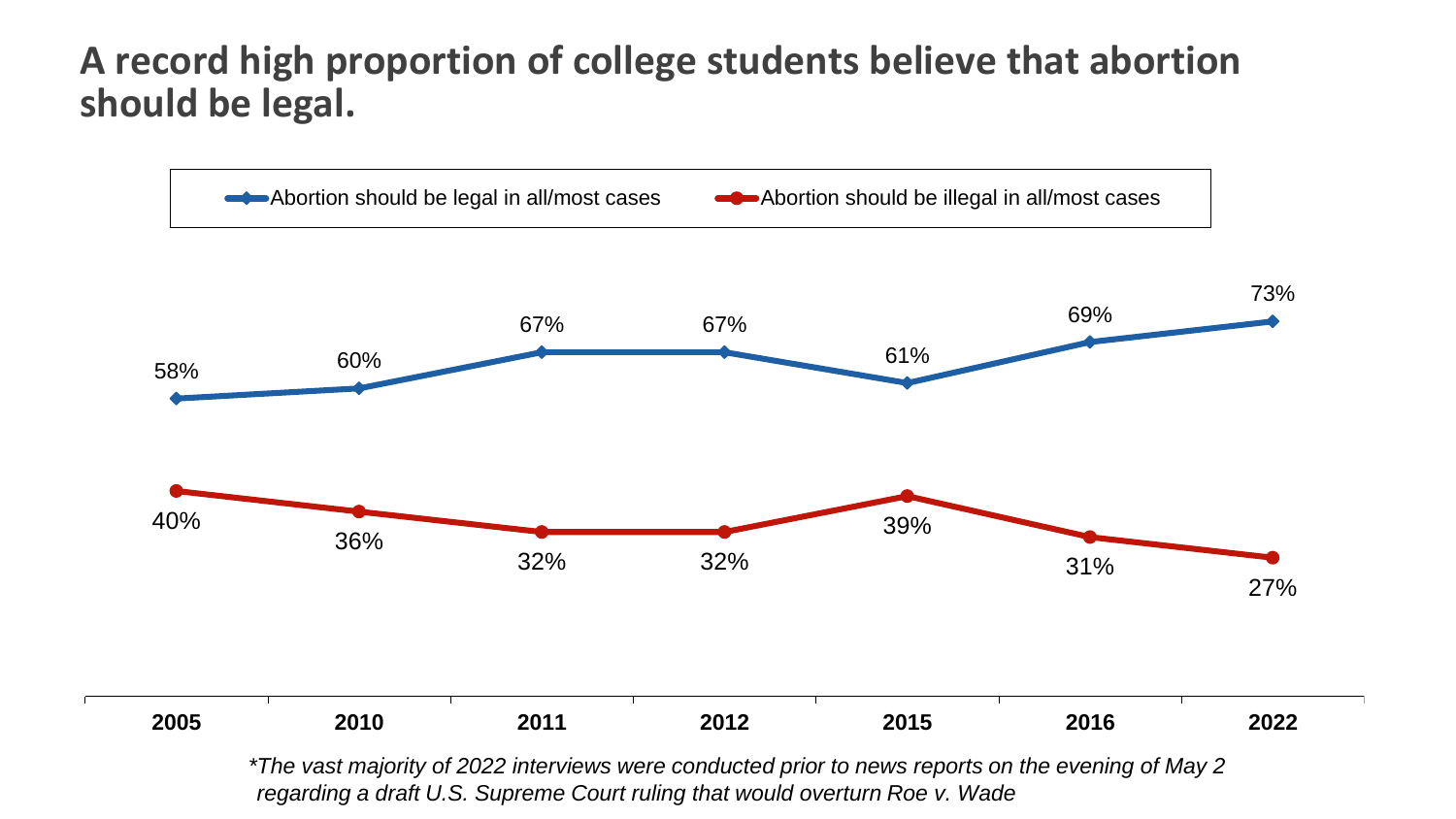### **A record number of students believe that climate change is a problem right now.**

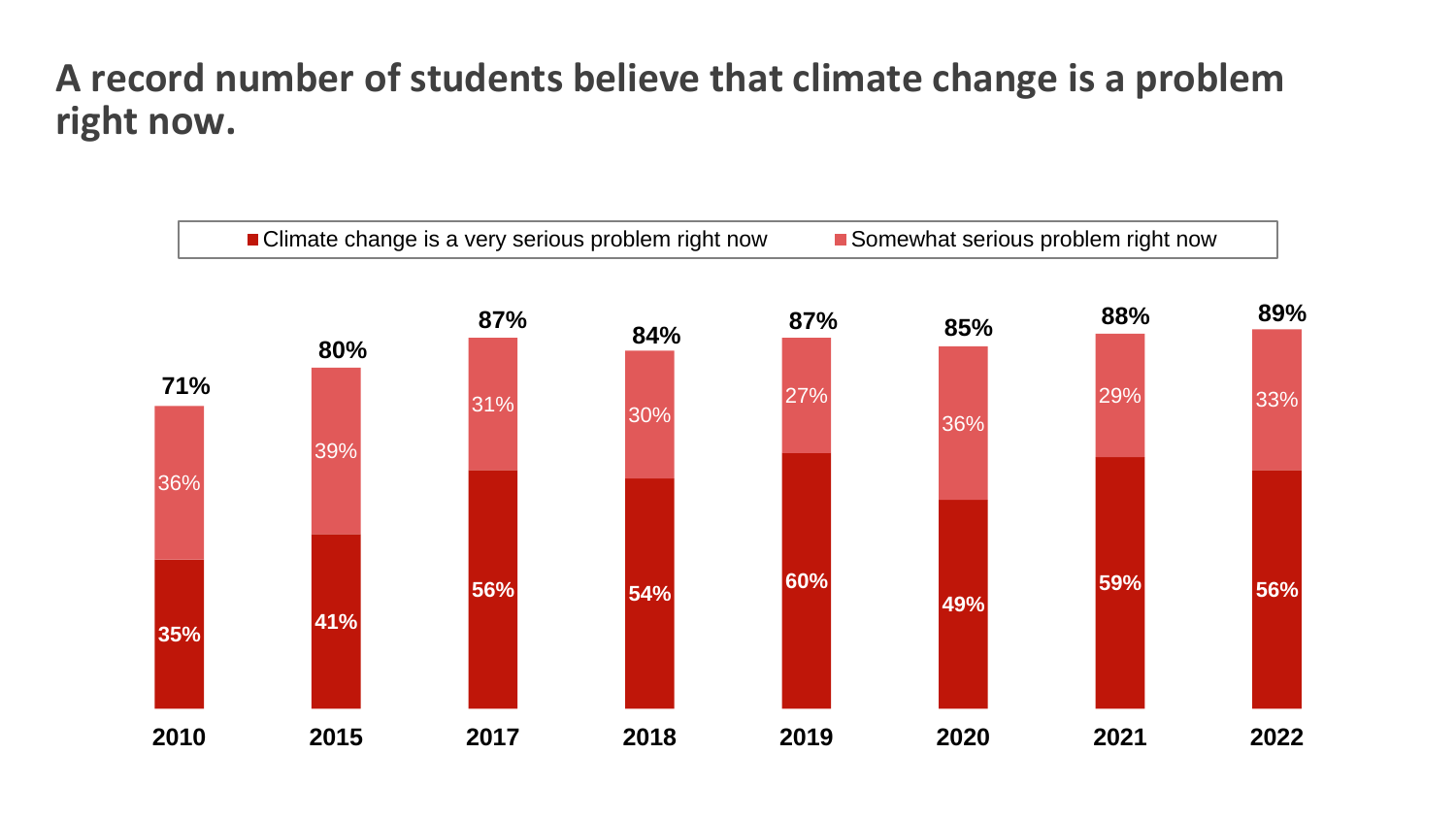### **Seven in 10 college students say that immigration helps more than it hurts.**

*Impact of Immigration on the United States*

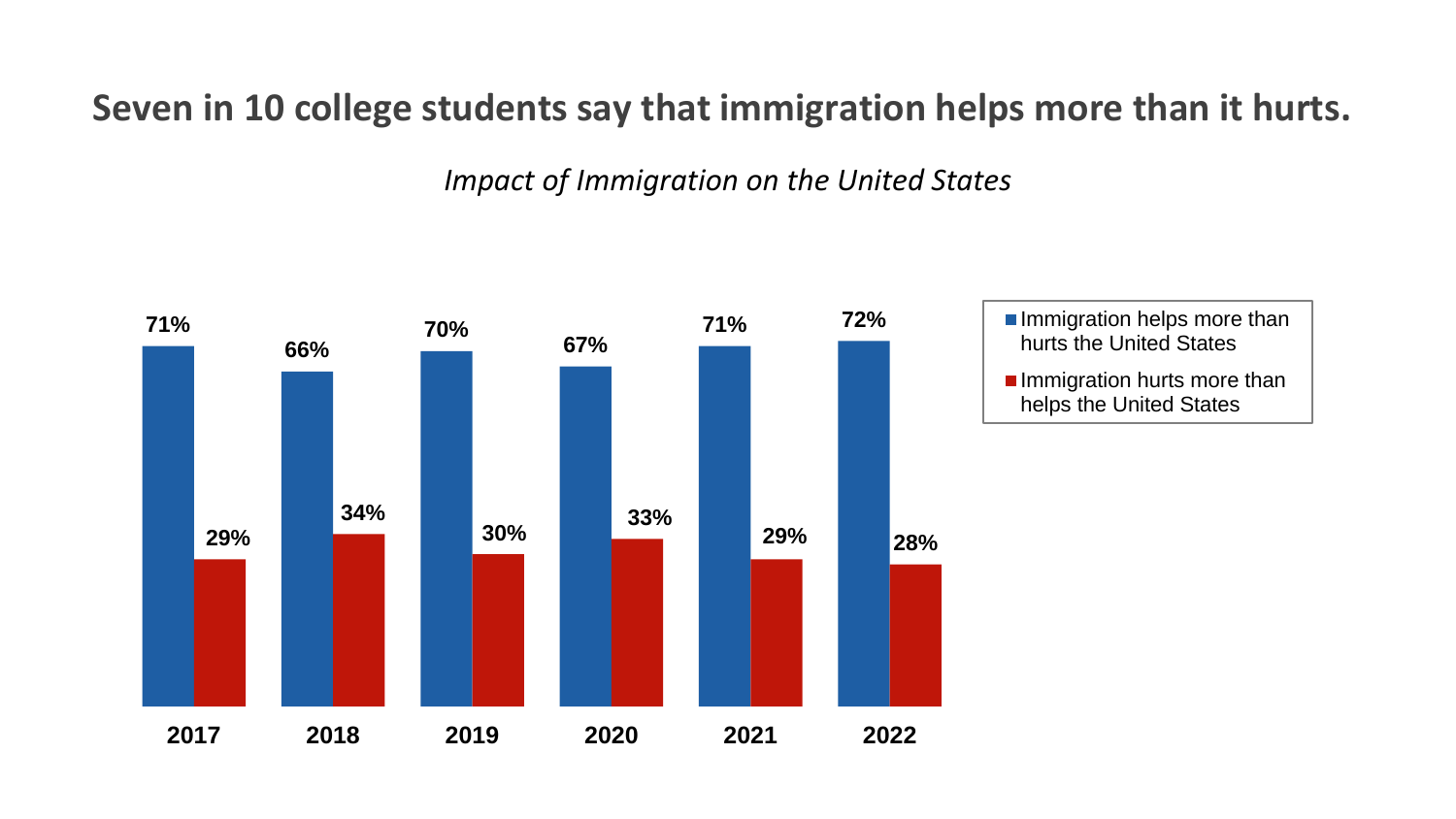**College students are paying attention to the war between Ukraine and Russia, but do not want the United States to get more involved.**

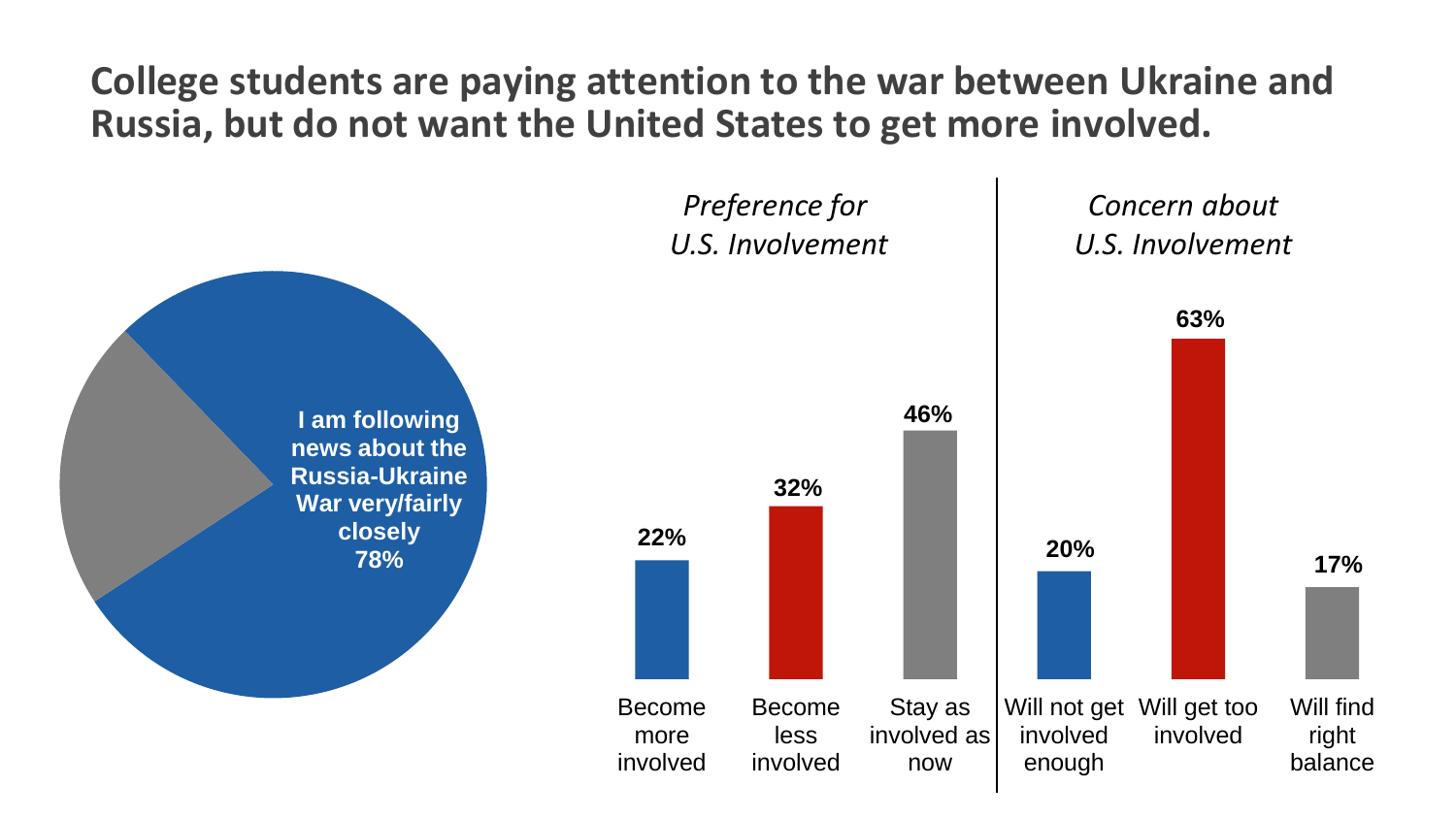# **Many students report high interest in public service.**

*I am very/fairly interested in:*



- running for local or state office. • 30% express interest in running for federal office, like Congress or Senate; 38% say they would be interested in
- **•** 26% have considered service organizations after college, such as Teach for America, VISTA, AmeriCorps.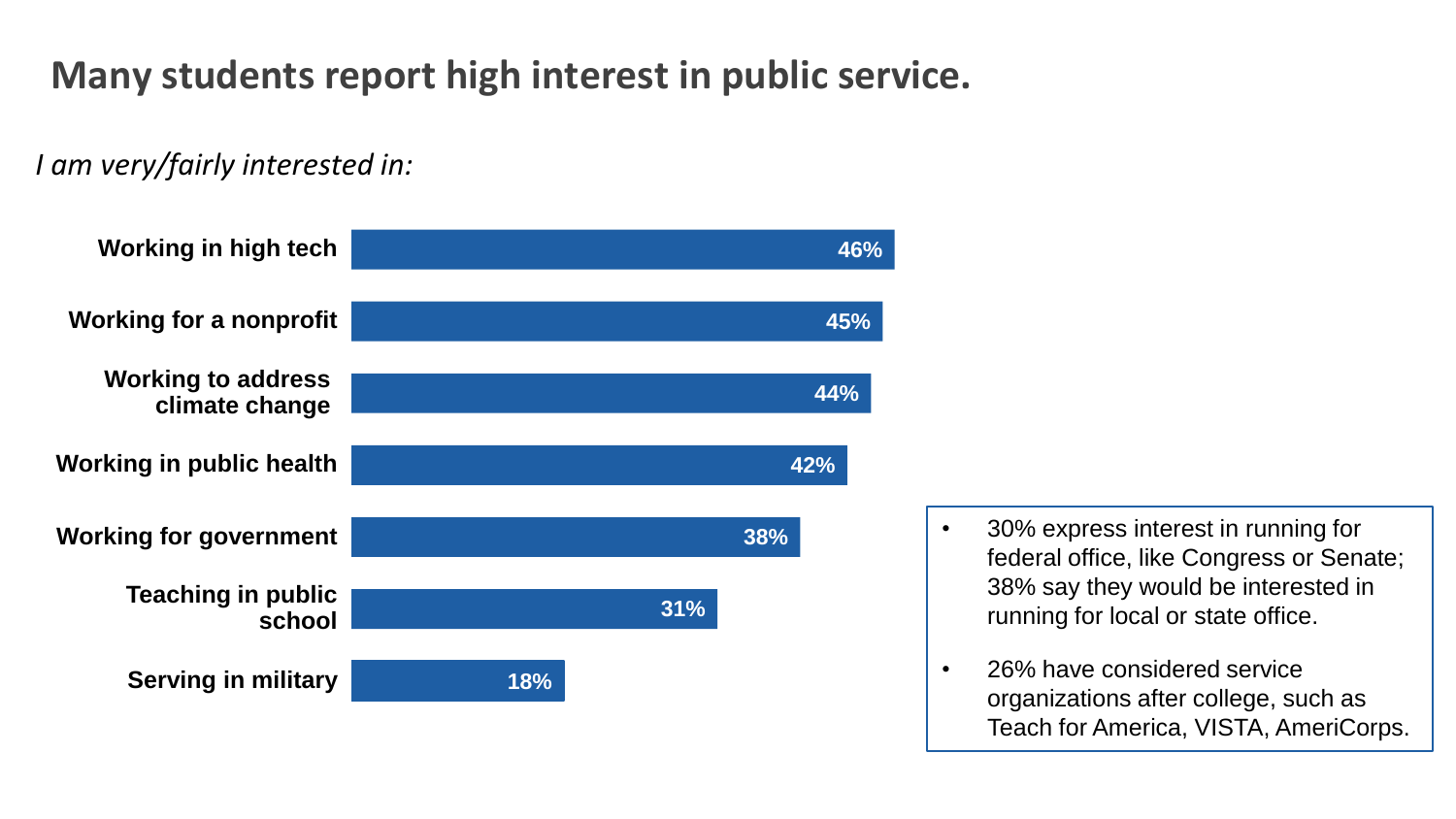**College students place the greatest import on a job that pays a good salary, a dramatic increase from a generation ago, while they are less likely to prioritize work that is interesting and challenging.**

*Extremely important in my choice of job after college:*